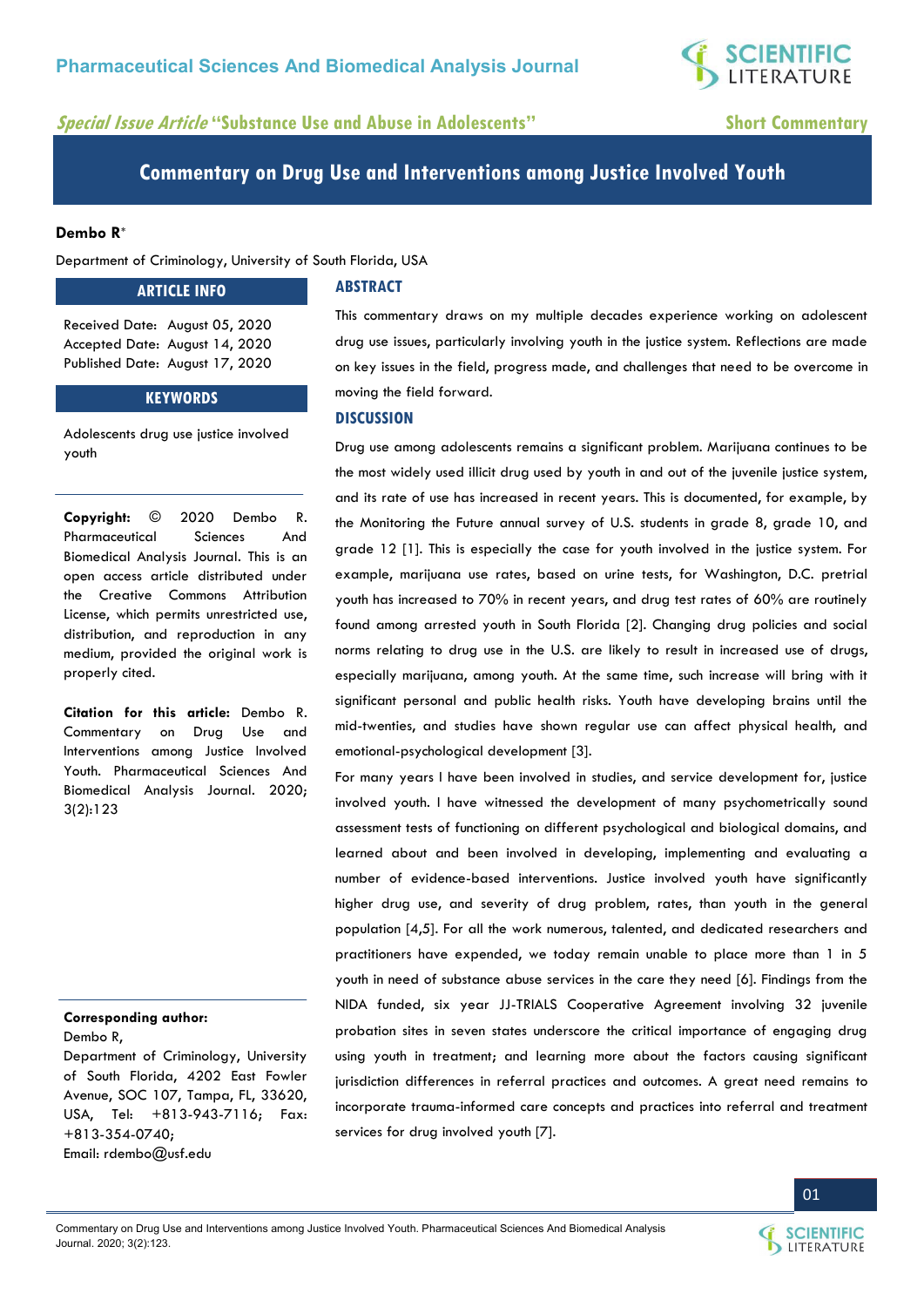## **Pharmaceutical Sciences And Biomedical Analysis Journal**

# **SCIENTIFIC**<br>LITERATURE

Many justice involved youth grow up in homes where sexual abuse (especially girls) [2], physical, and emotional abuse are common experiences. As well, many justice involved youth grow up in homes where one or more family member is involved in alcohol abuse, other drug abuse, and where a biological parent has spent time in jail or prison [8]. These adverse experiences present impediments to these youths' potential to develop into healthy adults; and their remediation requires considerable investment in care and service resources. These needs are especially poignant among homeless and LGBTQ youth [9].

In most jurisdictions, juvenile justice and behavioral health agencies operate as separate entities, and don't routinely interrelate on domains of organizational relationships which could facilitate moving drug involved youth through the service cascade (screening, assessment, referral, initiation of treatment, engaging in treatment, competing treatment, and continuing care) [10]. Few community-based justice agencies have treatment services on-site. Prompt placement in needed treatment is a necessary feature of successful treatment services. As well, there is a great need for juvenile justice agencies to establish collaborative relationships with public health agencies, as a large percent of justice involved youth are sexually active and infected with sexually transmitted diseases (especially Chlamydia and gonorrhea) [11]. Model interventions, those that have been scientifically demonstrated to be effective, are often very costly. Many local behavioral health agencies cannot afford to sustain them. There is a critical need for evidence-based interventions provided by trained, supervised paraprofessionals. Using trained paraprofessionals from diverse socio-cultural groups to serve their own communities increases the likelihood of youth and family acceptability and engagement in these drug treatment services. Family engagement remains one of the most challenging issues encountered in providing drug treatment to justice involved youth. In spite of these challenges, reduction of justice involved youth drug use can provide multiple beneficial effects, especially reduced arrest rates and further contact with the justice system [12].

There is a serious need to learn how youth from different cultural groups respond to interventions. Intervention services to youth from non-U.S. cultural backgrounds, need to be informed

by their background experiences and relationship to U.S. customs and values. Issues of acculturation and assimilation need to be assessed, and interventions tailored to reflect sensitivity to these experiences. Relatedly, there is a critical need for gender informed substance abuse treatment services, both in quantity (there are many fewer of them for girls, compared to boys) and content (e.g., justice involved girls more often come from more troubled backgrounds involving abuse and neglect issues, than boys). Successful efforts to reduce youth drug use need to include attempts to influence positive change on the multi-level factors influencing youth drug use, such as concentrated community disadvantage (e.g., high rates of unemployment, poverty, crime, drug dealing, and rates of residential mobility). Issues of over policing, racial/ethnic disparities in health care, and economic opportunity should be addressed as part of a comprehensive strategy to reduce some of these important beyond individual level influences on drug use. This is especially the case for justice involved youth, who often live in stressed communities. There is an ongoing need for community-based drug treatment programs to advocate for sufficient funds to sustain quality services. Ongoing advocacy with legislative bodies and the political process for funding support is needed to ensure the continued existence of effective programs.

#### **CONCLUSION**

These are some of the challenges providing opportunities for improving the health and wellbeing of drug involved youth, their families, and their communities. Enlightened, committed leadership is needed to press forward in seeking sustainable resources to address the above noted issues, as current and future generations of children are depending on us and other advocates to provide hope and a living example of transformative action.

#### **ACKNOWLEDGEMENT**

I am grateful for the support of the Florida Department of Children and Families, and the Agency for Community Treatment Services, Inc., for my work.

#### **REFERENCES**

1. [Johnston LD, Miech RA, O](https://eric.ed.gov/?id=ED594190)'Malley PM, Bachman JG, [Schulenberg JE, et al. \(2019\). Monitoring the Future](https://eric.ed.gov/?id=ED594190)  [national survey results on drug use 1975-2018: Overview,](https://eric.ed.gov/?id=ED594190)